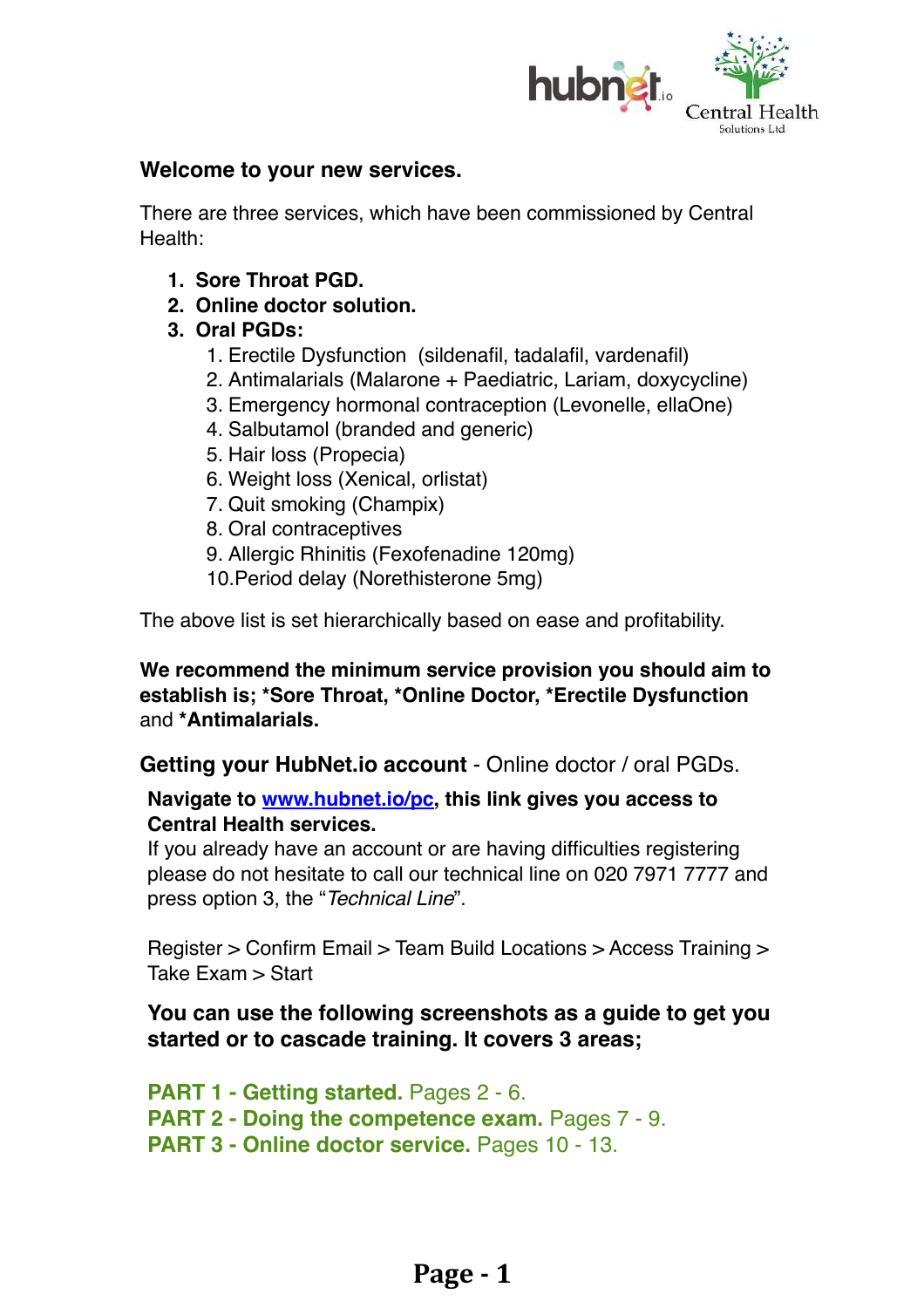# **Part 1 - Getting started**

**1. Click the Blue button indicating you are a healthcare professional.**



#### **2. Click on "***Organisation***" if you are the Owner or Superintendent, or click on Healthcare professional if you are neither i.e. full time pharmacist but not owner or Superintendent.**

| <b>El</b> seguen<br>$\overline{u}$<br><b>K C Q R NUCH DESCRIPTION</b><br>k |                                                                                              |                                                                                                                                                                                                                                                                                                                                                                                                                              |                                                                                                                                                                                                                                                                                                                                                                                                                                                        | 巨<br>T Qr Neeth Gorgie<br>٠   |
|----------------------------------------------------------------------------|----------------------------------------------------------------------------------------------|------------------------------------------------------------------------------------------------------------------------------------------------------------------------------------------------------------------------------------------------------------------------------------------------------------------------------------------------------------------------------------------------------------------------------|--------------------------------------------------------------------------------------------------------------------------------------------------------------------------------------------------------------------------------------------------------------------------------------------------------------------------------------------------------------------------------------------------------------------------------------------------------|-------------------------------|
| $\Box$<br>$\frac{1}{2}$                                                    | hubnet.                                                                                      |                                                                                                                                                                                                                                                                                                                                                                                                                              | <b>Login</b><br>About Un Services - Contact Un Register                                                                                                                                                                                                                                                                                                                                                                                                |                               |
| $\boxtimes$<br>$\circ$                                                     | Home : Regaler                                                                               |                                                                                                                                                                                                                                                                                                                                                                                                                              |                                                                                                                                                                                                                                                                                                                                                                                                                                                        |                               |
| $\Box$<br>٠                                                                | <b>New estimate</b><br>Please call us on the following<br>russeer.<br><b>室</b> 420 7071 7777 | Register<br>pone or as a Heatham<br>Here you can either<br>Protessional 1<br>If a Pharmacy or Surgery.<br>Are yo-<br>dependent prescriber looking to use your quals.<br>in to the<br>Contribute MI were not integrate and track<br>naw<br>m<br>Cura Professional Crganisation<br><b>Busy</b><br>healthcare professional: Manager/ Employee/ Assistant/ N<br><b>Locure</b><br>Phone:<br>Personar.<br><b>Golect Unor Type*</b> | <b>Hubhet</b><br>yourning artime ns to topols.<br>Information eystem. We intend to<br>provide healthcare professionals<br>with an online ecosystem to allow<br>for batter communication setween.<br>each other and their patients.<br>Protected by low, the cicla you enter<br>ing this site remains year.<br>interestual property and cannot be<br>used by us. Our goal is to enable<br>you to do mote, if you like it you can<br>subscribe for more! |                               |
|                                                                            |                                                                                              | $\ddot{}$<br><b>Gelect User Type</b><br>Float Hame*<br>First Marrie<br>Lost Name*<br>Last Nava<br>Mobile Number*<br>Millim Maritier<br>Ernst Address*<br>Engl.address<br>Passward*<br>Págyvord                                                                                                                                                                                                                               |                                                                                                                                                                                                                                                                                                                                                                                                                                                        |                               |
| ٠                                                                          |                                                                                              | Cartism Password*<br>Dankers Password<br>fim not a robot<br>istarmia<br>Ford Ser<br>El taccept the Termi and Conditions.                                                                                                                                                                                                                                                                                                     |                                                                                                                                                                                                                                                                                                                                                                                                                                                        | WE I'D ME AN INSTANT NAMED IN |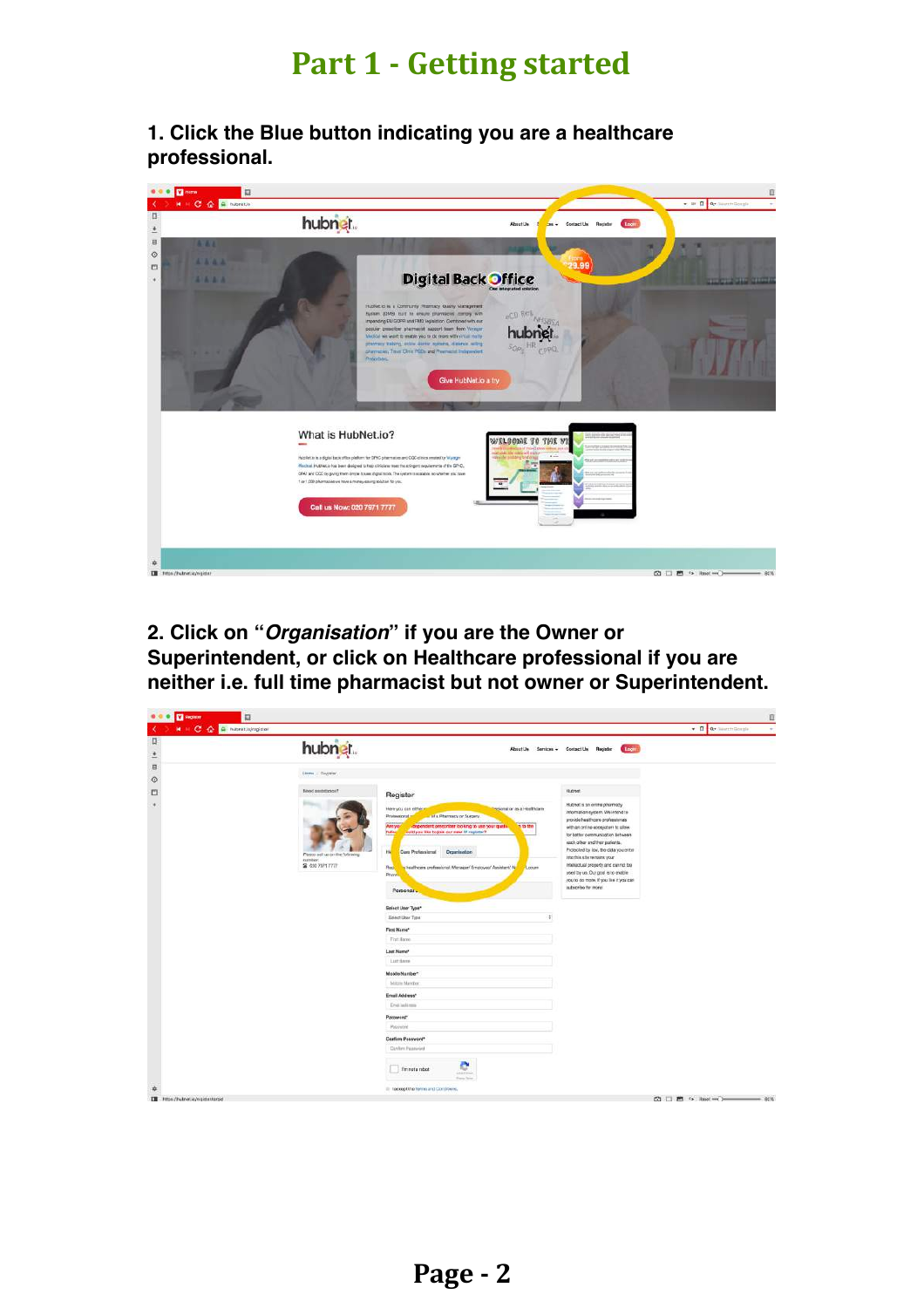**3. Fill in your details. Remember to fill in your details as accurately as you can, we often email you or call you for important clinical updates.**

| <b>E2</b> NopMar<br>司<br>If C Q & Instructio/register |                                            |                                                                                                                                                                                |                                                                                                                                                                                 | ū<br>· Il Qr barch Google |
|-------------------------------------------------------|--------------------------------------------|--------------------------------------------------------------------------------------------------------------------------------------------------------------------------------|---------------------------------------------------------------------------------------------------------------------------------------------------------------------------------|---------------------------|
| $\Box$                                                | hubnet.                                    |                                                                                                                                                                                | Logill<br>About Us Services - Contact Us: Register                                                                                                                              |                           |
| $\frac{1}{2}$                                         | Harre / Rigislav                           |                                                                                                                                                                                |                                                                                                                                                                                 |                           |
| $\Box$                                                | Reed assistance?                           | Register<br>Here you can either register yourself as a Healthcare Professional or as a Healthcare<br>Professional and cremer of a Pharmacy or Surgery.                         | Hutmit.<br>Hubnet is an online pharmacy.<br>Information ayatem. We intend to<br>provide healthcare professionals                                                                |                           |
|                                                       | Please call us on the following<br>runble: | Are you an independent prescriber looking to use your qualification to the<br>Fullent? Would you like to join our new 1P register?<br>Health Care Professional<br>Organisation | with an online ecosystem to allow<br>for better communication between<br>each other and their patients.<br>Protected by law, the class you enter<br>Into this site remains your |                           |
|                                                       | 室 020 7971 7777                            | Dual Registration as an Organisation and healthcore professional: Superintendent<br>Pharmaciata/ Pharmaciat Owner<br>Organisation Details                                      | interestiat property and cannot be.<br>used by us. Our goal is to enable<br>you to do more, if you like it you can<br>subscribe for more!                                       |                           |
|                                                       |                                            | Company Name*<br>Company Nems                                                                                                                                                  |                                                                                                                                                                                 |                           |
|                                                       |                                            | Address*<br>Attima                                                                                                                                                             |                                                                                                                                                                                 |                           |
|                                                       |                                            | Post Code*<br><b>Post Code</b>                                                                                                                                                 |                                                                                                                                                                                 |                           |
|                                                       |                                            | Premises Phone No."<br>Contact Norther                                                                                                                                         |                                                                                                                                                                                 |                           |
|                                                       |                                            | Select Country*<br>Baker Country                                                                                                                                               |                                                                                                                                                                                 |                           |
|                                                       |                                            | Personal Details                                                                                                                                                               |                                                                                                                                                                                 |                           |
|                                                       |                                            | Select User Type"<br><b>Timing Union Type</b>                                                                                                                                  |                                                                                                                                                                                 |                           |
|                                                       |                                            | First Name*<br>First Name                                                                                                                                                      |                                                                                                                                                                                 |                           |
| ۰<br>[M trips://tubnet.in/register/langid             |                                            | Last Name*<br>Last Natio                                                                                                                                                       |                                                                                                                                                                                 |                           |

**4. Click I am not a robot and then the green "***Register***" button.**

| <b>El</b> Septem                                               | 13      |                                                                                                          |                                      |                                         |       | 巨                       |
|----------------------------------------------------------------|---------|----------------------------------------------------------------------------------------------------------|--------------------------------------|-----------------------------------------|-------|-------------------------|
| <b>M</b> C Q R hubnabaj/ogister<br>$\langle \cdot \rangle$     |         |                                                                                                          |                                      |                                         |       | T Qr Seenth Gorgie<br>٠ |
| $\Box$                                                         | hubnet. |                                                                                                          |                                      | About Un Services - Contact Un Register | Login |                         |
| $\begin{array}{c}\n\bullet \\ \bullet \\ \bullet\n\end{array}$ |         | IT ARRESTED APPEARING                                                                                    |                                      |                                         |       |                         |
|                                                                |         | Select User Type*                                                                                        |                                      |                                         |       |                         |
|                                                                |         | Salect Unir Type                                                                                         |                                      |                                         |       |                         |
| D                                                              |         | First Name*                                                                                              |                                      |                                         |       |                         |
| ٠                                                              |         | First Haven                                                                                              |                                      |                                         |       |                         |
|                                                                |         | Last Name*                                                                                               |                                      |                                         |       |                         |
|                                                                |         | ListNave                                                                                                 |                                      |                                         |       |                         |
|                                                                |         | Mobile Number*                                                                                           |                                      |                                         |       |                         |
|                                                                |         | Misson Nordan                                                                                            |                                      |                                         |       |                         |
|                                                                |         | Ernall Address*                                                                                          |                                      |                                         |       |                         |
|                                                                |         | Email soldiests                                                                                          |                                      |                                         |       |                         |
|                                                                |         | Password*                                                                                                |                                      |                                         |       |                         |
|                                                                |         | Pasiwast                                                                                                 |                                      |                                         |       |                         |
|                                                                |         | Cer <sup>6</sup>                                                                                         |                                      |                                         |       |                         |
|                                                                |         | <b>Committee Property of</b>                                                                             |                                      |                                         |       |                         |
|                                                                |         | e<br>/ I'm not a rated                                                                                   |                                      |                                         |       |                         |
|                                                                |         | ackerous.<br><b>Branch Street</b>                                                                        |                                      |                                         |       |                         |
|                                                                |         | W. 1 accept the Tarms and Conditions,                                                                    |                                      |                                         |       |                         |
|                                                                |         | <b>Depote</b>                                                                                            |                                      |                                         |       |                         |
|                                                                |         |                                                                                                          |                                      |                                         |       |                         |
|                                                                |         |                                                                                                          |                                      |                                         |       |                         |
|                                                                |         |                                                                                                          |                                      |                                         |       |                         |
|                                                                |         | hubnet.                                                                                                  |                                      |                                         |       |                         |
|                                                                |         | Terms & Conditions   Disclaimer   Security Policy   Contact Us   Statement of Purpose   Sitemap          |                                      |                                         |       |                         |
|                                                                |         | @ 2014 - 2017 Hubfvet to in operated in association with                                                 | a UK house), GOG-registered company, |                                         |       |                         |
|                                                                |         | working with GMC registered doctors, NMC registered runses and GPIC registaned phormacism and associated |                                      |                                         |       |                         |
|                                                                |         | phormacion.                                                                                              |                                      |                                         |       |                         |
|                                                                |         | ico.<br>黑黑                                                                                               |                                      |                                         |       |                         |
| ₽                                                              |         |                                                                                                          |                                      |                                         |       |                         |
| m                                                              |         |                                                                                                          |                                      |                                         |       | ◎□ ■ 5 list(=○ → 30%)   |

*The "I am not a Robot" button presents you with different pictures, which you have to match, this ensure that you are not a robot and gives your account added security.*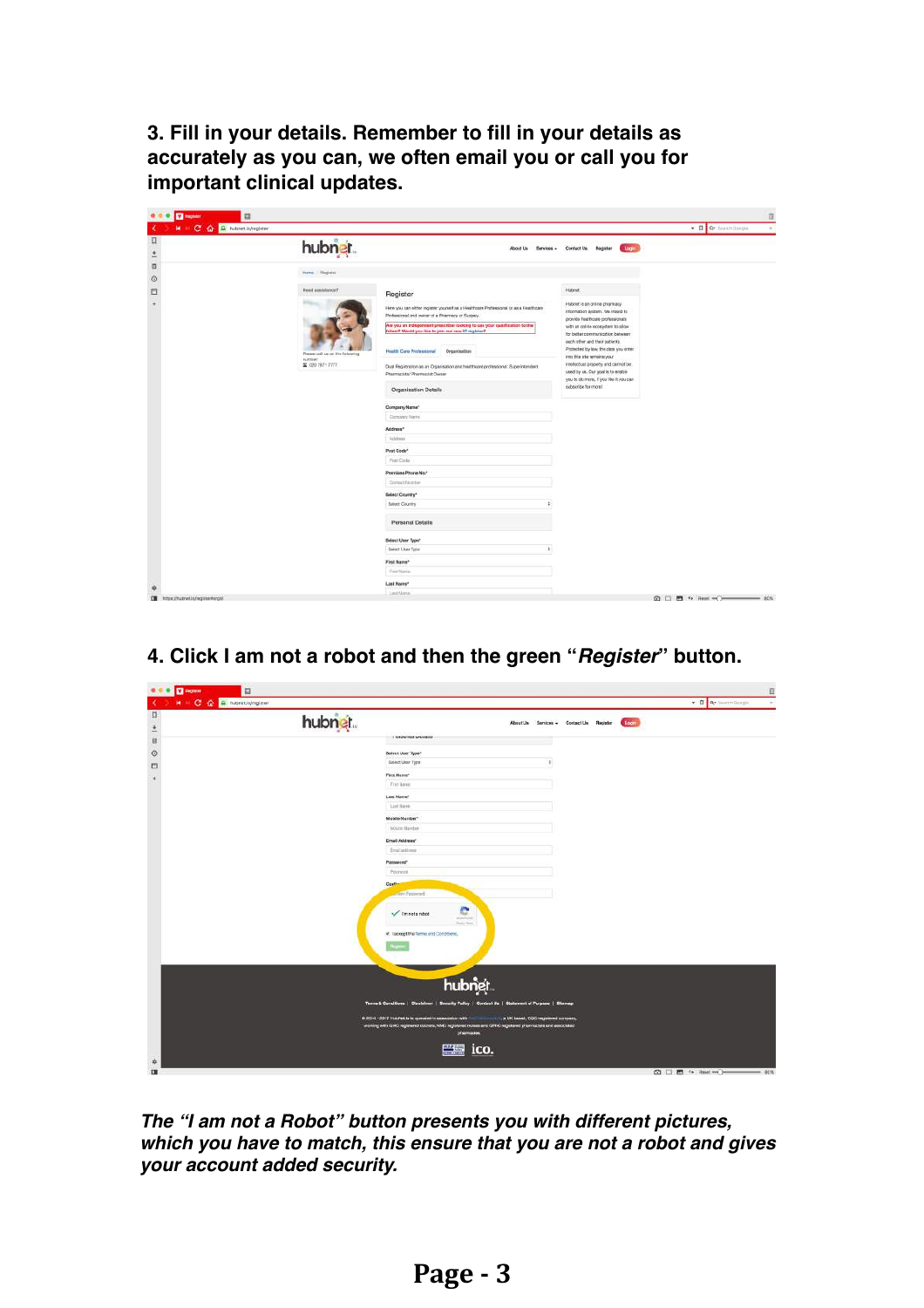**5. You will be sent an email to your inbox to confirm your email address.**



### **6. Click on the link contained in the email.**



*The registration system is purely automatic, therefore if you have not received an email it is likely it is in your junk box or you have submitted to us the wrong email address.*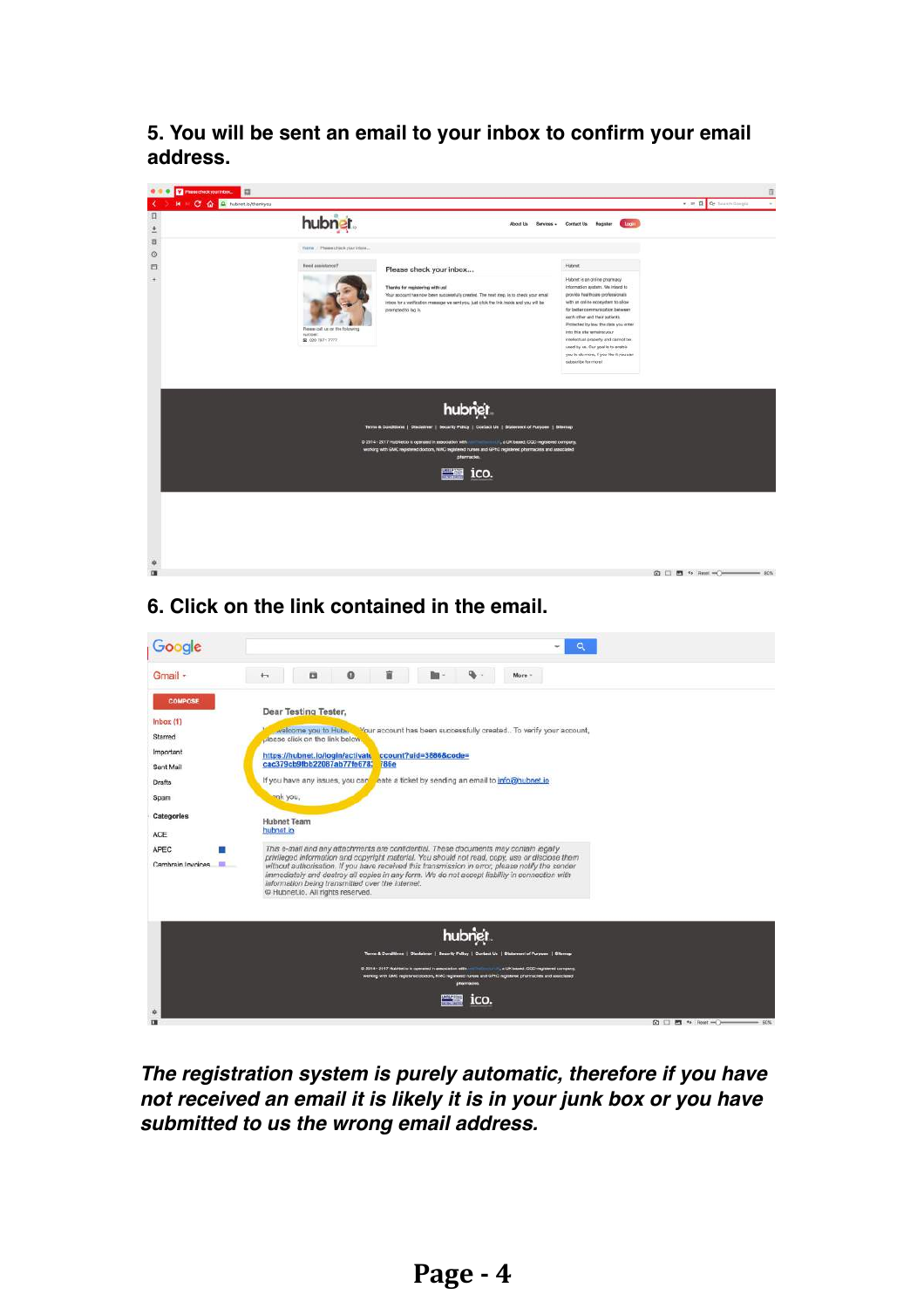**7. Once inside, you need to add your clinical governance lead, the Superintendent. Click "***Team Builder***" on the left hand menu, then click on "***Elect self***" if you are the Superintendent, if you are not type the email address of the Superintendent in the box then click the green button "***Invite Superintendent".*



**8. Once the Superintendent has been Elected or Invited in click the Blue Button "***Add Location***".**

| hubnet.                         | Contact Us<br>Testing's Dashboard<br>LogOut<br>About Us<br>Services -                                                    |
|---------------------------------|--------------------------------------------------------------------------------------------------------------------------|
| Home / Organisation Dashboard   |                                                                                                                          |
| E Organisation Dashboard        | Superintendent successfully assigned to the organisation.                                                                |
| of Organisation Global Settings | # Location Select Pharmacy / Clinic                                                                                      |
| E Location Dashboard            | Current workplace: Digarisation # - IN                                                                                   |
| + Team Builder                  | @ Now that in has a Superintendent (Test Testing). You need to set up individual pharmacies click the blue button to the |
| A Website                       | right to add your first location.                                                                                        |
| E Pharmacíst Dashboard          | $ln \rho$<br>Superintendent : Test Testing Change                                                                        |
| E Training Log                  | Locations (0)<br>AE<br>Go<br>è.                                                                                          |
| <b>PF Quick Forms</b>           |                                                                                                                          |
| O Settings                      | No record found for Pharmagies / Clinics.                                                                                |
|                                 | + Add Location<br><b>DOCE</b>                                                                                            |
|                                 | <b>Semple C</b><br>ormutt                                                                                                |
|                                 |                                                                                                                          |
|                                 | hubnet.                                                                                                                  |
|                                 | Terms & Conditions   Disclaimer   Security Policy   Contact Us   Statement of Purpose   Sitemap                          |
|                                 | C 2014 - 2017 HubNet io is operated in association with continuum in a UK based, CQC registered company,                 |
|                                 |                                                                                                                          |

*You can add one location, or multiple locations all under the one organisation.*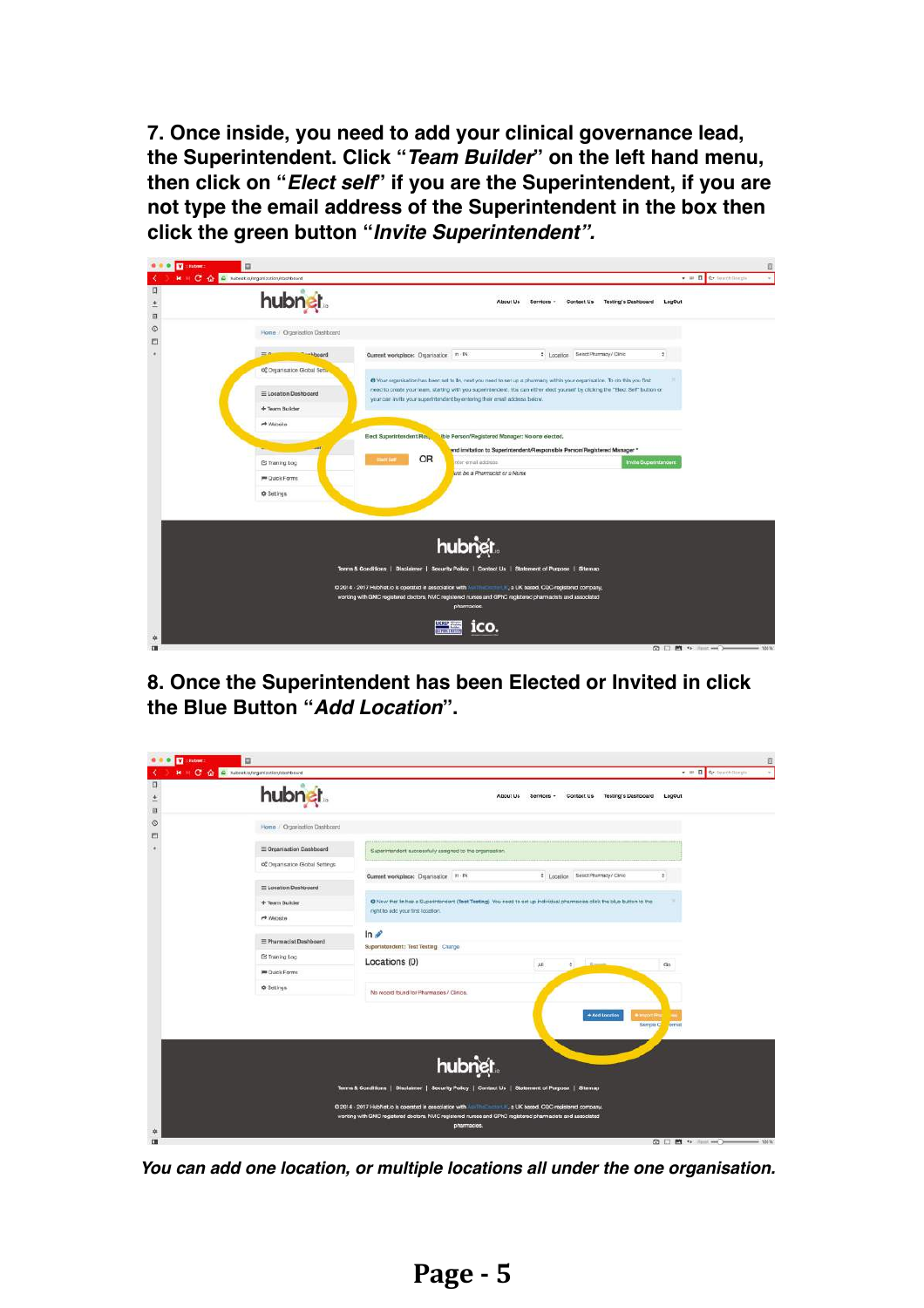**9. Once a Location has been created, elect yourself to work there and you will end up with a fully completed Team Builder, you can now access the various training packages.**

| hubnet.                                                             | Contact Us<br>About Us<br>Services -                                                                                                                                     | Testing's Dashboard<br>LogOut                                                  |
|---------------------------------------------------------------------|--------------------------------------------------------------------------------------------------------------------------------------------------------------------------|--------------------------------------------------------------------------------|
| Home / Organisation Dashboard                                       |                                                                                                                                                                          |                                                                                |
| Crganisation Dashboard                                              | # Location It-W<br>Current workplace: Organisation In - W                                                                                                                | ÷                                                                              |
| ID Manage Online Doctor                                             | $ln \ell$                                                                                                                                                                |                                                                                |
| Of Organisation Global Settings                                     | Superintendent : Test Testing Change                                                                                                                                     |                                                                                |
| E Location Dashboard                                                | Locations (1)<br>N1<br>÷                                                                                                                                                 | Go<br>Search                                                                   |
| + Team Builder                                                      |                                                                                                                                                                          |                                                                                |
| & IPMR                                                              | In, IN Edit   Delete<br>Staff                                                                                                                                            |                                                                                |
| Contact Book                                                        | Phermacy Menager (Phermacist) : Test Testing - D<br>$\sim$ 20 including process of the con-<br>PGDs = Saxing =                                                           | Edit   Replace                                                                 |
| A Website                                                           |                                                                                                                                                                          |                                                                                |
| uniprostice:                                                        | <b>Add New Staff</b>                                                                                                                                                     |                                                                                |
| E Pharmacist Dashboard                                              | O in this section, you can invite other staff nembers to work within your locations teem. Just select the job type of the<br>staff member and send them an invite email. |                                                                                |
| @ Training Log                                                      |                                                                                                                                                                          |                                                                                |
| <b>M</b> Quick Forms                                                | Errail Address<br>Please select Job Type<br>$#$ Email                                                                                                                    | <b>Invite</b>                                                                  |
| $0.5$ <sub>Black</sub>                                              |                                                                                                                                                                          |                                                                                |
| Notel Below buttons are<br>describing the actions of each<br>color. |                                                                                                                                                                          | + Add Lecation<br><b><i><u>Electric Phoenixia</u></i></b><br>Sample CBV format |

**10. Once on the "***Pharmacist Dashboard***", you will see the various packages available to you, just click the blue button "***Access to Training***" next to the package you want to access.**

| $\Box$             |                                 |                                                                |                                    |                             |                                  |                           |
|--------------------|---------------------------------|----------------------------------------------------------------|------------------------------------|-----------------------------|----------------------------------|---------------------------|
| $\frac{4}{3}$<br>日 | hubnet.                         |                                                                |                                    | About Us<br>Services -      | Contact Us<br>Malluk's Dashboard | LogOut                    |
| $\circ$<br>O       | Home / My Dashboard             |                                                                |                                    |                             |                                  |                           |
|                    | Crganisation Dashboard          | Current workplace: Organisation 4Court Heathcare Ltd - OL182LU |                                    | # Location                  | 4oourt Phonesey - OL182LU        |                           |
|                    | <b>Et Manage Online Doctor</b>  | Standard Oral PGD Package O                                    |                                    | ×                           | Your Basket                      |                           |
|                    | of Organisation Global Settings |                                                                |                                    |                             | Pro-                             | Price                     |
|                    |                                 | Erectile Dysfunction O                                         | <b>Wamn</b><br>Asset<br><b>Snt</b> | <b>Access to Tranze</b>     |                                  |                           |
|                    | E Location Dashboard            |                                                                |                                    | Robe this Product           | . .                              |                           |
|                    | + Team Builder                  |                                                                |                                    | 4.6 starred - 12 Reviews    | . .<br>. .                       |                           |
|                    | A IPMR                          | Malaria Chemoprophylaxia O                                     | Waiting<br>Assossment              | · Access to Training        |                                  |                           |
|                    | Contact Book                    |                                                                |                                    | Rate this Product           | Depal Your Cart is Empty.        |                           |
|                    | <b>r* Website</b>               |                                                                |                                    | 4.6 starred - 3 Reviews     |                                  |                           |
|                    | A Disgrestice                   | Solbutanol Repeat O                                            | Warting                            | Access to Training          |                                  |                           |
|                    |                                 |                                                                | Assessment                         | <b>Rate this Product</b>    |                                  |                           |
|                    | E Pharmacist Dashboard          |                                                                |                                    | 5.0 starred - 2 Hoviews     |                                  |                           |
|                    | <b>E</b> Training Log           |                                                                |                                    |                             |                                  |                           |
|                    | <b>MK Quick Forms</b>           | Premium Oral PGD Package O                                     |                                    | v                           |                                  |                           |
|                    | <b>O</b> Settings               |                                                                |                                    |                             |                                  |                           |
|                    |                                 | Hair Loss O                                                    | Waiting<br>Assessment              | P Access to Training        |                                  |                           |
|                    |                                 |                                                                |                                    | Rate this Product           |                                  |                           |
|                    |                                 |                                                                |                                    | 4.7 starred - 3 Heviews     |                                  |                           |
|                    |                                 | Emergency Hormonal<br>Contraceptives (EHC) @                   | Walting<br>Assessment              | <b>* Access to Training</b> |                                  |                           |
|                    |                                 |                                                                |                                    | Rate this Product           |                                  |                           |
|                    |                                 |                                                                |                                    | 5.0 starred - 1 Review      |                                  | ◎ □ 四 ** (mail → ) → 100% |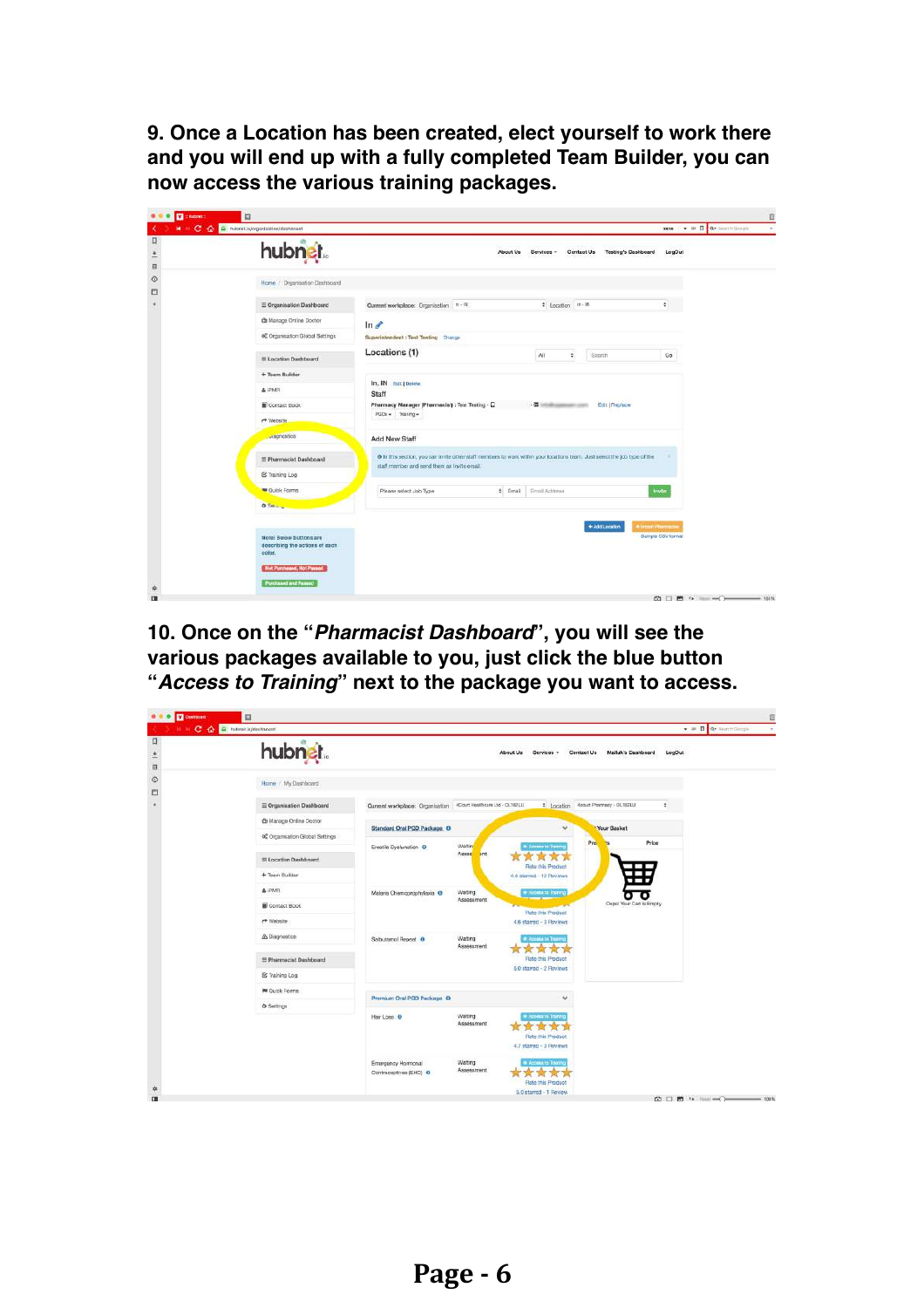# Part 2 - Doing the competence exam.

**1. Once inside the course, you will see, the main animated lecture for you to learn from. Below the lecture is a simple arrow diagram showing you the steps you need to take before pressing the green "***Take exam***" button located at the bottom right of the page.**



**2. Once you have gone through the lecture and the associated learning materials presented in the "***Other documents***" section and read through the PGD, scroll to the bottom. Here you can access printable marketing resources and "***Take the Exam***".**

| hubnet.in/pgd/pgd-certificate/19 | <b>LONE</b>                                                                                                                                                                                                                                                                                                    | same v P (I Q- Search Hongle<br>$\sim$<br><b>SCOTT GOOD IN</b> |
|----------------------------------|----------------------------------------------------------------------------------------------------------------------------------------------------------------------------------------------------------------------------------------------------------------------------------------------------------------|----------------------------------------------------------------|
| hubnet.                          | About Us<br>Contact Us<br>Khan's Dashboard<br>LogOut<br>Services +                                                                                                                                                                                                                                             |                                                                |
|                                  | Addition<br><b>Form</b><br>. It is important to understand the clinical governance (CG) behind.<br>running this new private service. Make sure you and your team read,<br><b>Anact Doctor Form</b><br>understand the sign these documents.                                                                     |                                                                |
|                                  | <b>IT Take the Exam</b><br>.Dnce you feel you are ready for the exam, click the button to the<br>bottom right of this page. You need to get over 70% or more within<br>tries. You will be locked out of the system for 24 hours everytime you<br>fail. PGD authorisations should take no longer than 72 hours. |                                                                |
|                                  | Marketing<br>Printsble Resources                                                                                                                                                                                                                                                                               |                                                                |
|                                  | CRck the images below to download the image files to your computer, you can either print the<br>PDFs or give the PSD template Nex to a professional designer who can custombe them with<br>your pharmacy details.                                                                                              |                                                                |
|                                  | ши<br>用图 米村 活泼年起<br>At Tri-Get<br>A4 Doctor<br>Gutternisation<br><b>General Privale</b><br><b>Rickswar Catlet</b><br>sidNAP<br>-Lycatler<br>Services                                                                                                                                                           |                                                                |
|                                  | hubnet.                                                                                                                                                                                                                                                                                                        |                                                                |
|                                  | Terms & Conditions   Disclaimer   Security Policy   Contact Us   Statement of Purpose   Sitemap                                                                                                                                                                                                                |                                                                |
|                                  | C 2014 - 2017 HubNatio is operated in association with the change at it, a UK brasel, CQC-registered company,<br>working with GMC registered doctors, NMC registered nurses and GPhC registered pharmacists and associated<br>pharmacies.                                                                      |                                                                |
|                                  |                                                                                                                                                                                                                                                                                                                |                                                                |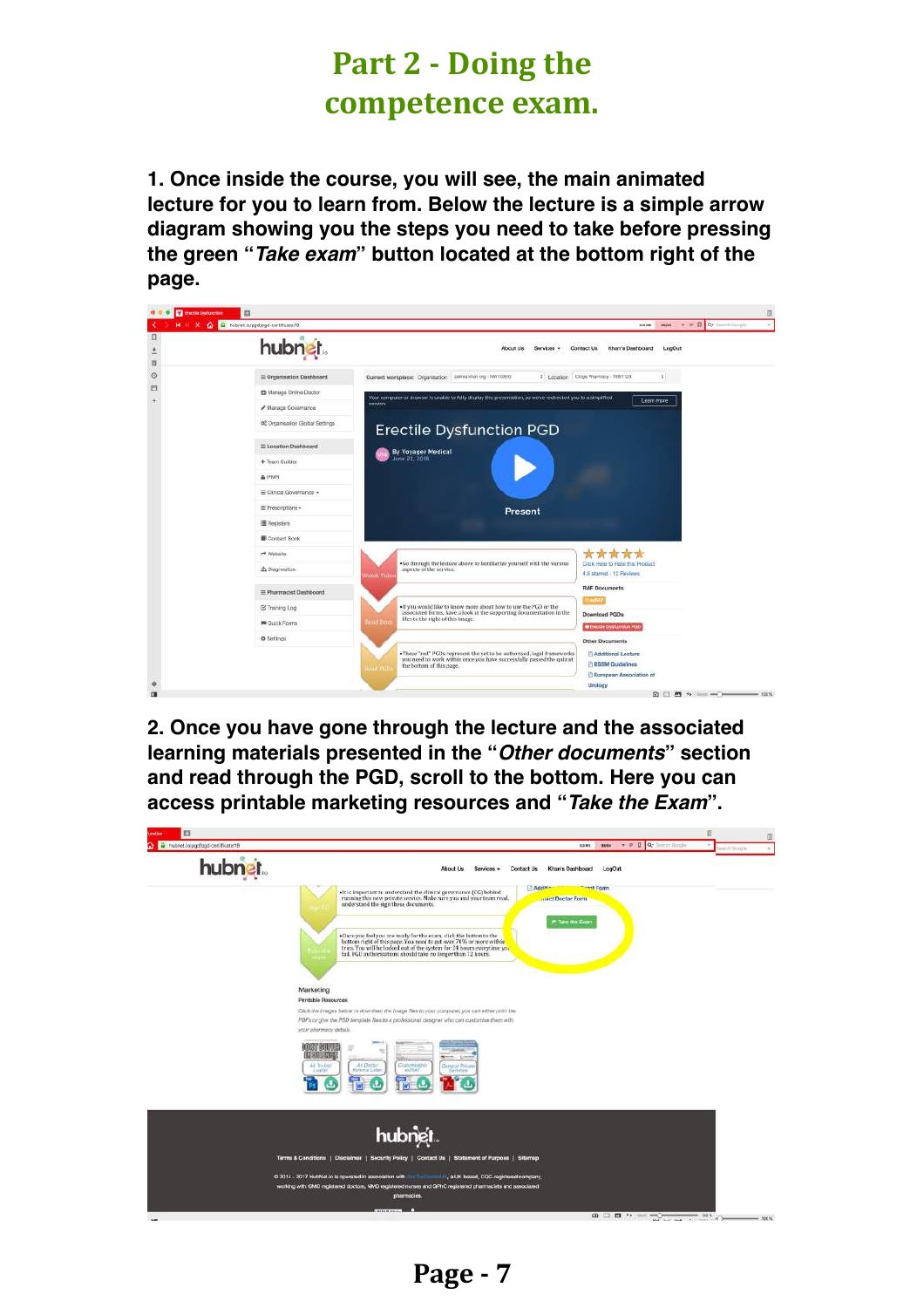**3. Clicking the "Take the exam" button takes you to the 10 question, MCQ exam. You get three tries and need to pass with a minimum of 70%.**

|             | hubnet.                                  | Khan's Dashboard<br>LogOut<br><b>About Us</b><br>Contact Us<br>Services -                                                 |
|-------------|------------------------------------------|---------------------------------------------------------------------------------------------------------------------------|
|             | Home Dashboard Erectile Oysfunction Exam |                                                                                                                           |
|             | E Organisation Dashboard                 | Questions Remaining (1/10)                                                                                                |
|             | <b>IDI</b> Manage Online Doctor          |                                                                                                                           |
|             | / Manage Governance                      | At PGD authorised doses, erectile dysfunction medicines can cause which of the following side effects? Choose one answer. |
|             | of Organisation Global Settings          | Osteoporosis if used long term.<br>$\blacksquare$                                                                         |
|             | E Location Dashboard                     | <b>Hepatic dysfunction</b><br>b.<br>Renal dysfunction<br>$\alpha$                                                         |
|             | + Team Builder                           | Lower blood pressure<br>d.<br>Increase blood pressure<br>a.                                                               |
| & PMR       |                                          |                                                                                                                           |
|             | E Clinical Governance +                  | Answer & Continue +                                                                                                       |
|             | E Prescriptions +                        |                                                                                                                           |
| 图 Registers |                                          |                                                                                                                           |
|             | Contact Book                             |                                                                                                                           |
| → Website   |                                          |                                                                                                                           |
|             | A Diagnostics                            |                                                                                                                           |
|             | E Pharmscist Dashboard                   |                                                                                                                           |
|             | S Training Log                           |                                                                                                                           |
|             | <b>P Quick Forms</b>                     |                                                                                                                           |
| O Settings  |                                          |                                                                                                                           |

**4. Once passed you will see this screen informing you the PGD has gone to the Voyager Medical Doctor to authorise you for the service. This can take up to 72 hours but usually takes less than 24 hours.**

| hubnet.                         | Khan's Dashboard<br>LogOut<br><b>About Us</b><br>Services -<br>Contact Us                                                            |
|---------------------------------|--------------------------------------------------------------------------------------------------------------------------------------|
|                                 | Home Dashboard Erectile Oysfunction Exam                                                                                             |
| E Organisation Dashboard        | Congratulations! You passed the test.                                                                                                |
| <b>IDI</b> Manage Online Doctor |                                                                                                                                      |
| / Manage Governance             | Statistics:                                                                                                                          |
| of Organisation Global Settings | Total Questions: 10                                                                                                                  |
| E Location Dashboard            | You Attempted: 10<br>Correct Answers: 10<br>Percentage:<br>100.00%                                                                   |
| + Team Builder                  | Your result have been sent to our authorizing doctor and pharmacist and should be approved within next 24 hours.                     |
| & PMR                           | If you have any issues and if you would like to push through your authentication please do not hesitate to Contact Us or email us at |
| E Clinical Governance +         | info@voyagermedical.com                                                                                                              |
| E Prescriptions +               |                                                                                                                                      |
| 图 Registers                     |                                                                                                                                      |
| Contact Book                    |                                                                                                                                      |
| → Website                       |                                                                                                                                      |
| A Diagnostics                   |                                                                                                                                      |
| E Pharmacist Dashboard          |                                                                                                                                      |
| S Training Log                  |                                                                                                                                      |
| <b>M Quick Forms</b>            |                                                                                                                                      |
| O Settings                      |                                                                                                                                      |

*If you fail the exam on your third try, don't despair, one of our clinical team will automatically give you a call and work with you to see where you have gone wrong.*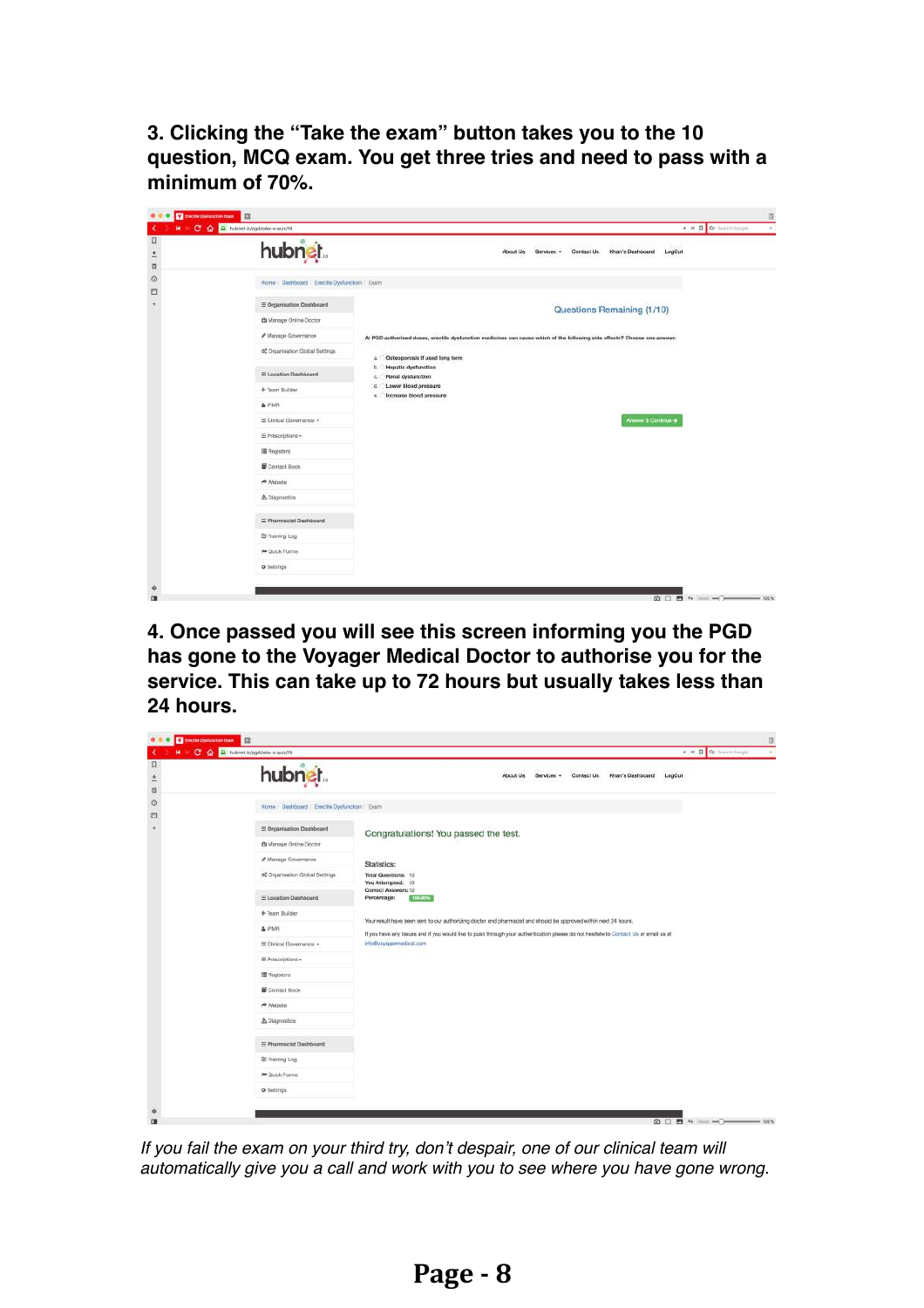**5. Navigating back to the "***Pharmacist Dashboard***" you will see that the PGD status has changed from "Waiting Assessment" to "***Waiting Authorisation***". You will receive an email once the PGD is authorised and again the PGD status will change to show your expiry dates.**

| hubnet.                         |                                                          |                              | <b>About Us</b><br>Services v                | Khan's Dashboard<br>Contact Us      | LogOut |
|---------------------------------|----------------------------------------------------------|------------------------------|----------------------------------------------|-------------------------------------|--------|
| Home / My Dashboard             |                                                          |                              |                                              |                                     |        |
| E Organisation Dashboard        | Current workplace: Organisation 28mis khin org - MirtoEG |                              |                                              | 1 Location Closs Pharmacy - TEST123 |        |
| <b>Ct Manage Online Doctor</b>  | Standard Oral PGD Package ®                              |                              | v                                            | <b>IF Your Basket</b>               |        |
| / Manage Governance             |                                                          |                              |                                              | Products                            | Price  |
| OC Organisation Global Settings | Eractile Dysfunction ®                                   | Exp: 19/03/2019              | * Access to Transity<br><b>PA 24 24</b>      |                                     |        |
| E Location Dashboard            |                                                          |                              | Rate this Product<br>4.6 stampd - 12 Reviews | П                                   |        |
| + Team Builder                  | Malaria Chemoprophylaxis 8                               | Waiting                      | * Accounts Therma                            | ۰                                   |        |
| & IPMR                          |                                                          | Assessment                   | <b>TRAT</b><br>Rate this Product             | Oops! Your Cart is Empty.           |        |
| E Clinical Governance +         |                                                          |                              | 4.6 starred - 3 Reviews                      |                                     |        |
| E Prescriptions -               | Sabutamol Repeat O                                       | Waiting<br>Assessment        | * Access to Trenting                         |                                     |        |
| III Registers                   |                                                          |                              | Rate this Product                            |                                     |        |
| Contact Book                    |                                                          |                              | 5.0 starred - 2 Reviews                      |                                     |        |
| <sup>**</sup> Velocaita:        |                                                          |                              |                                              |                                     |        |
| A Diagnostics                   | Premium Oral PGD Package 8                               |                              | $\ddot{}$                                    |                                     |        |
| E Pharmacist Dashboard          | Hair Loss O                                              | Waiting<br>Assessment        | * Access to Therma                           |                                     |        |
| S Training Log                  |                                                          |                              | Rate this Product                            |                                     |        |
| <b>M</b> Quick Forms            |                                                          |                              | 4.7 starred - 3 Reviews                      |                                     |        |
| O Settings                      | Emergency Hormonal<br>Contraceptives (EHC) @             | <b>Walting</b><br>Assessment | Access to Travers                            |                                     |        |

**6. If you click, "***Access to Training***" again on the PGD that you have passed you will see, the PGD has been authorised (the red PGD turns green), your certificate is downloadable (if needed) and you can print off the edRAF. The edRAF is the document you use to assess whether the patient is eligible for the service, so it is advised that you print off 20+ copies and keep it on your counter.**

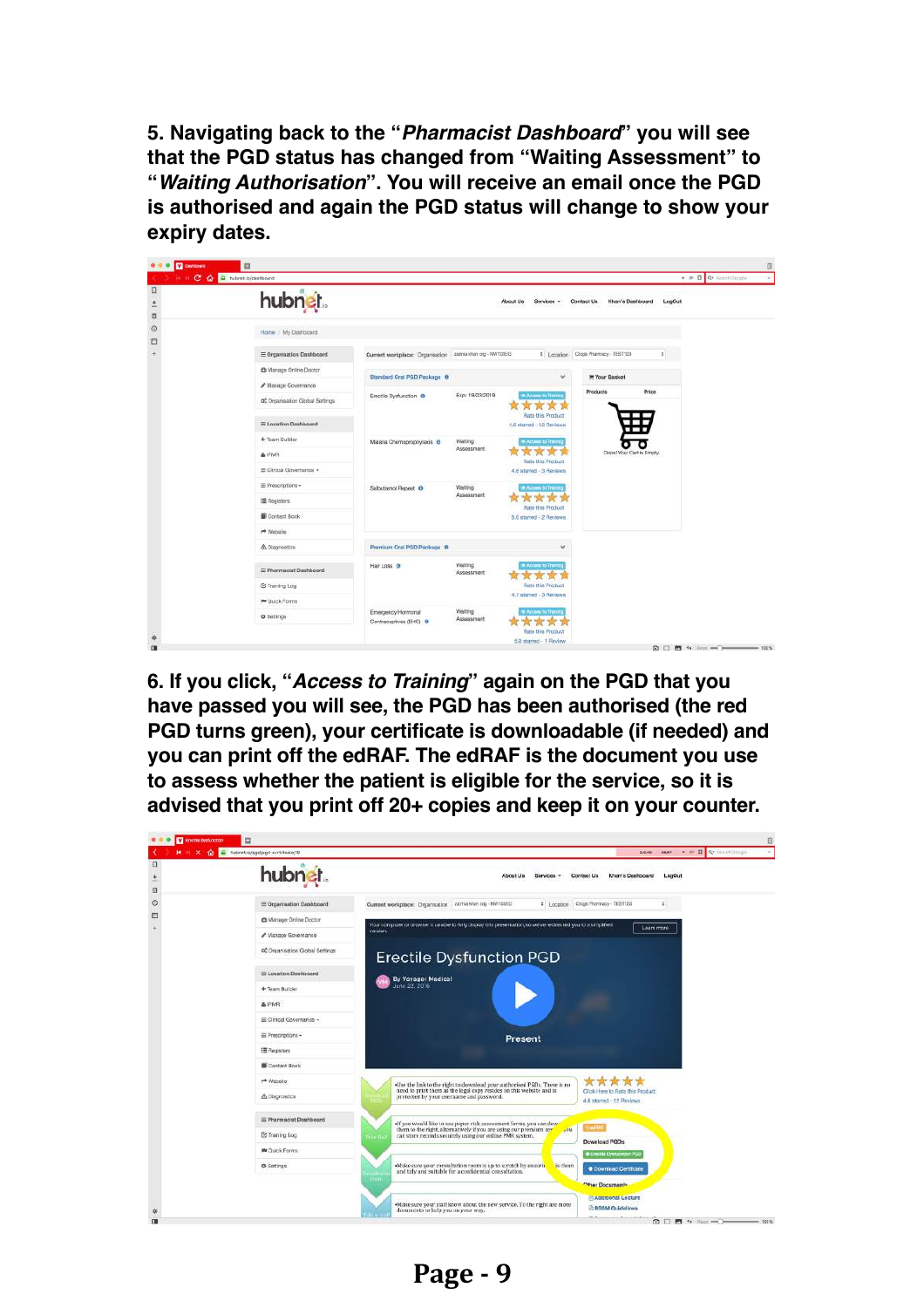## **Part 3 - Starting Your Online Doctor service.**

**1. To get started with your online doctor, login and click on "Team Builder", then click "Expand" next to the pharmacy name (if you have more than one location).**

| 口                  | C O R hubnet/o/organization/dashboard  |                                                                |                                              |                      |
|--------------------|----------------------------------------|----------------------------------------------------------------|----------------------------------------------|----------------------|
| $\frac{1}{\omega}$ | hubnet.                                | About Us                                                       | Contact Us<br>Khan's Dashboard<br>Services - | LogOut               |
| $\Box$             | Home / Organisation Dashboard          |                                                                |                                              |                      |
|                    | Crganisation Dashboard                 | Current workplace: Organisation # ##### #han org - MA/103EG    | # Location Cings Phemacy - TEST123           | $\frac{1}{2}$        |
|                    | ID Manage Online Doctor                | Zalmia Khan Org                                                |                                              |                      |
|                    | A Manage Governance                    | Superintendent : Zalmia Khan Christe                           |                                              |                      |
|                    | <b>00 Organisation Global Settings</b> | Locations (6)                                                  | <b>AI</b><br>÷<br>Search                     | Go                   |
|                    | <b>MERCHANIC MARTINS</b>               |                                                                |                                              |                      |
|                    | + Team Builder                         | Sneaker Pharmacy, TEST123 Edit Drive                           |                                              | $+$ Expand           |
|                    | & IPMR                                 | Loafer Pharmacy, TEST123 Edit Delete                           |                                              | $+$ Expand           |
|                    | El Clinical Governance +               |                                                                |                                              |                      |
|                    | 三 Prescriptions -                      | Sandal - Wholesale Dealer Authorisation, TEST123 Edit   Delete |                                              | $+$ Ekpand           |
|                    | III Registers                          |                                                                |                                              |                      |
|                    | Contact Book                           | Moccasin Pharmacy, TEST123 Edit Delate                         |                                              | + Expand             |
|                    | ** Website                             | Shoes Pharmacy, TEST123 Edit   Delate                          |                                              | $+$ Expand           |
|                    | A Diagnostica                          |                                                                |                                              |                      |
|                    | E Pharmsciat Dashboard                 | Clogs Pharmacy, TEST123 Edit   Driete                          |                                              | $+$ Expand           |
|                    | <b>B</b> Training Log                  |                                                                | + Add Legation                               | <b>Injuri Piamon</b> |
|                    | <b>MI Quick Forms</b>                  |                                                                |                                              | Sample CBV format    |
|                    | O Sertings                             |                                                                |                                              |                      |

**2. Once expanded, click on "***Edit***" next to the name and postcode of the pharmacy.** 

| и с с присократнительно         |                                                                                                                            |
|---------------------------------|----------------------------------------------------------------------------------------------------------------------------|
| hubnet.                         | Contact Us<br>Khan's Dashboard<br>LogOut<br>About Us<br>Services -                                                         |
| Home / Organisation Dashboard   |                                                                                                                            |
| Crganisation Dashboard          | Current workplace: Organisation # ##### #han org - MA/103EG<br># Location Cings Phermany - TEST123<br>$\ddot{\phantom{a}}$ |
| ID Manage Online Doctor         | Zalmia Khan Org                                                                                                            |
| A Manage Governance             | Superintendent : Zalmia Khan Christe                                                                                       |
| Of Organisation Global Settings | Locations (6)<br>Search<br>WI<br>÷.<br>Go                                                                                  |
| E Location Dashboard            |                                                                                                                            |
| + Team Builder                  | Sneaker Pharmacy, TEST123 Edit   Dalmar<br>- Collanse<br>Staff                                                             |
| & IPMR                          | Phermacy Manager (Phermathoy)<br>of ecological - @ invebpros5@gmail.com<br>Edit   Fleplace                                 |
| <b>El Clínical Governance +</b> | PGDs = Saxing =                                                                                                            |
| 三 Prescriptions -               | Pending Invitations:                                                                                                       |
| <b>III</b> Registers            | Awaiting Contract Agreement - Jabes1216@hotmail.co.uk<br><b>Newport Window</b>                                             |
| Contact Book                    | Add New Staff                                                                                                              |
| ** Website                      | O In this section, you can in die other staff members to work within your locations team. Just select the job type of the  |
| A Diagnostics                   | staff member and send them an invite email.                                                                                |
| E Pharmsciat Dashboard          | kwte<br>Please select Job Type<br>6 Email<br>Erresil Address                                                               |
| E Training Log                  |                                                                                                                            |
| <b>M Quick Forms</b>            | Loafer Pharmacy, TEST123 Edit   Delete<br>+Expand                                                                          |
|                                 |                                                                                                                            |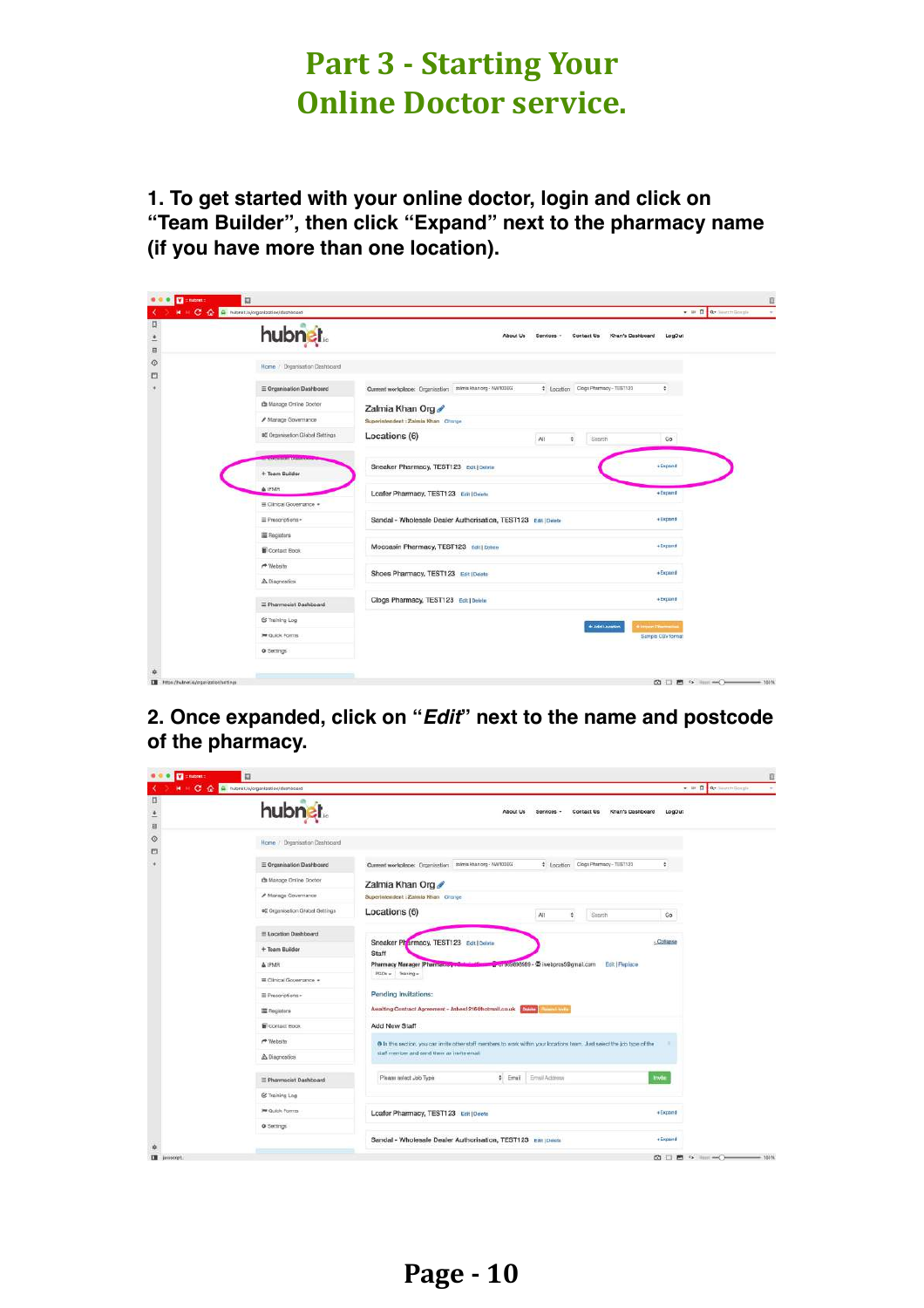**3. You will then see the following pop up, here you can edit the locations details. Click on "***Location Settings***".**

| $\overline{\mathbf{u}}$ = masser =<br>ĸ | $\Box$<br>C G B hubratio/organization/distribuand                                      |                                                                                                                      |                    | 目<br>$\mathbf{v} = \mathbf{0}$ Qr Senat Souple<br>٠        |
|-----------------------------------------|----------------------------------------------------------------------------------------|----------------------------------------------------------------------------------------------------------------------|--------------------|------------------------------------------------------------|
| $\Box$<br>$\hat{\tau}$<br>$\boxtimes$   | hubne                                                                                  | About Us Services - Contact Us (C) & Deshboard LogDut<br>PHARMACY RICUNIC<br>LOCATION SETTINGS<br>SET OPENIS & TIMES |                    |                                                            |
| $\odot$<br>O                            | Home Crammont<br><b>E Drummation Dawle</b>                                             | <b>Edit Location</b>                                                                                                 | <b>TITLE</b>       |                                                            |
|                                         | <b>Ci Marage Ciráne Cocta</b><br>2 Marriage Group Corp.<br><b>E Organizioni Gools!</b> | Select Location*<br>Pharmscy.                                                                                        | ٠                  | $\infty$                                                   |
|                                         | E Localine Destemant<br>+ Team Builder                                                 | Phärmacy Name*<br><b>Sneaker Pharmacy</b><br>Pharmacy Address*                                                       |                    | <b>Groupes</b>                                             |
|                                         | A PANT<br><b>• Сила Фонтиса</b><br>= Insecrations -                                    | Test<br>Country*<br>England                                                                                          | <b>GOLFON</b><br>÷ |                                                            |
|                                         | <b>The Houston Co.</b><br><b>B</b> Compact Book<br><b>Hildren</b>                      | Post Code*<br>TEST123<br><b>Premises Phone Number</b> *                                                              |                    |                                                            |
|                                         | 25 Diagnostics<br>= Phonneoist Deunces                                                 | 02014445557<br><b>GPhC No (Optional)</b>                                                                             |                    | <b>WITH IN 1995 (do)</b>                                   |
|                                         | <b>Gi Traming Loo</b><br><b>PEGICA FORM</b>                                            | ODS Code (Optional)                                                                                                  | Update             | «Espinit                                                   |
| ≎<br>m                                  | <b>O'SHIPOR</b>                                                                        | Sandal - Wickese e Dealer Authorisation, TEST123 (selling)                                                           |                    | <b>CERTIFICATE</b><br><b>Q □ 四 5 Hill mi ()</b><br>$-100N$ |

### **4. You will then see the following;**



**Click the toggle which by default is set to off. Switching this on will enable to online doctor for that premises.**



**5. On the left hand side click "***Manage online doctor***", you will see your various locations which have the Online Doctor Enabled.**

| hubnet.                                           |                                                                                                                                                                                                                                                            | About Us<br>Services - | Contact Us                           | Khan's Dashboard | LogOut |
|---------------------------------------------------|------------------------------------------------------------------------------------------------------------------------------------------------------------------------------------------------------------------------------------------------------------|------------------------|--------------------------------------|------------------|--------|
| Home Crganisation Daytscard   Medicine Management |                                                                                                                                                                                                                                                            |                        |                                      |                  |        |
| <b>ANGELS AND RESIDENCE</b>                       | Current workplace: Organisation basis in an oig - MANSOS                                                                                                                                                                                                   |                        | 1 Location Dops Philamacy - TEST1932 |                  |        |
| @ Manage Online Doctor<br>/ Marcege Government    | ONLINE DOCTOR                                                                                                                                                                                                                                              |                        |                                      |                  |        |
| of Organisation Global Seltings                   | Voyeger Health Listing<br>Pricing<br><b>Erritsed</b> crate                                                                                                                                                                                                 |                        |                                      |                  |        |
| <b>IE Location Dashboard</b>                      | This is the online doctor module. You can manage your online doctor settings using the asque tabs.                                                                                                                                                         |                        |                                      |                  |        |
| <b>+ Team Builder</b>                             | Pricing: This allows you to net your online prices of the different medicines and associate a discount for multiple purchases.<br>Embed code: Your location will be listed on VoyagerHealth automatically, however you can embed the oode yourself on your |                        |                                      |                  |        |
| APMR                                              | wobsite.                                                                                                                                                                                                                                                   |                        |                                      |                  |        |
| E Cirksi Governmen »                              | ONLINE/ OFFLINE LOCATIONS                                                                                                                                                                                                                                  |                        |                                      |                  |        |
| 20 Prescriptions =                                |                                                                                                                                                                                                                                                            |                        |                                      |                  |        |
| 图 Registers                                       | Here you can turn your Voyager Health listing ON and OFF                                                                                                                                                                                                   |                        |                                      |                  |        |
| Comact Book                                       | Phimamow/ Citrio                                                                                                                                                                                                                                           | <b>Address</b>         | PostCode                             | Online Dootor    |        |
| <b>M Webston</b>                                  | Clogs Phermacy                                                                                                                                                                                                                                             | morth kondon station   | <b>TEST123</b>                       | $\overline{0}$   |        |
| A Disgreetics                                     | Shows Philmiday                                                                                                                                                                                                                                            | schia                  | <b>TEST123</b>                       | $\bullet$        |        |
| If Pharmacist Dishboard                           | Moogasin Pharmacy                                                                                                                                                                                                                                          | Test                   | <b>TEBT123</b>                       | OID.             |        |
|                                                   | Sandal - Wholesale Dealer Authorisation                                                                                                                                                                                                                    | Test                   | <b>TEST 123</b>                      | <b>OIT</b>       |        |
| @ Training Log<br><b>P Quick Forms</b>            | Loeler Pharmacy                                                                                                                                                                                                                                            | Tant                   | TEST 123                             | <b>OHT</b>       |        |
|                                                   |                                                                                                                                                                                                                                                            |                        |                                      |                  |        |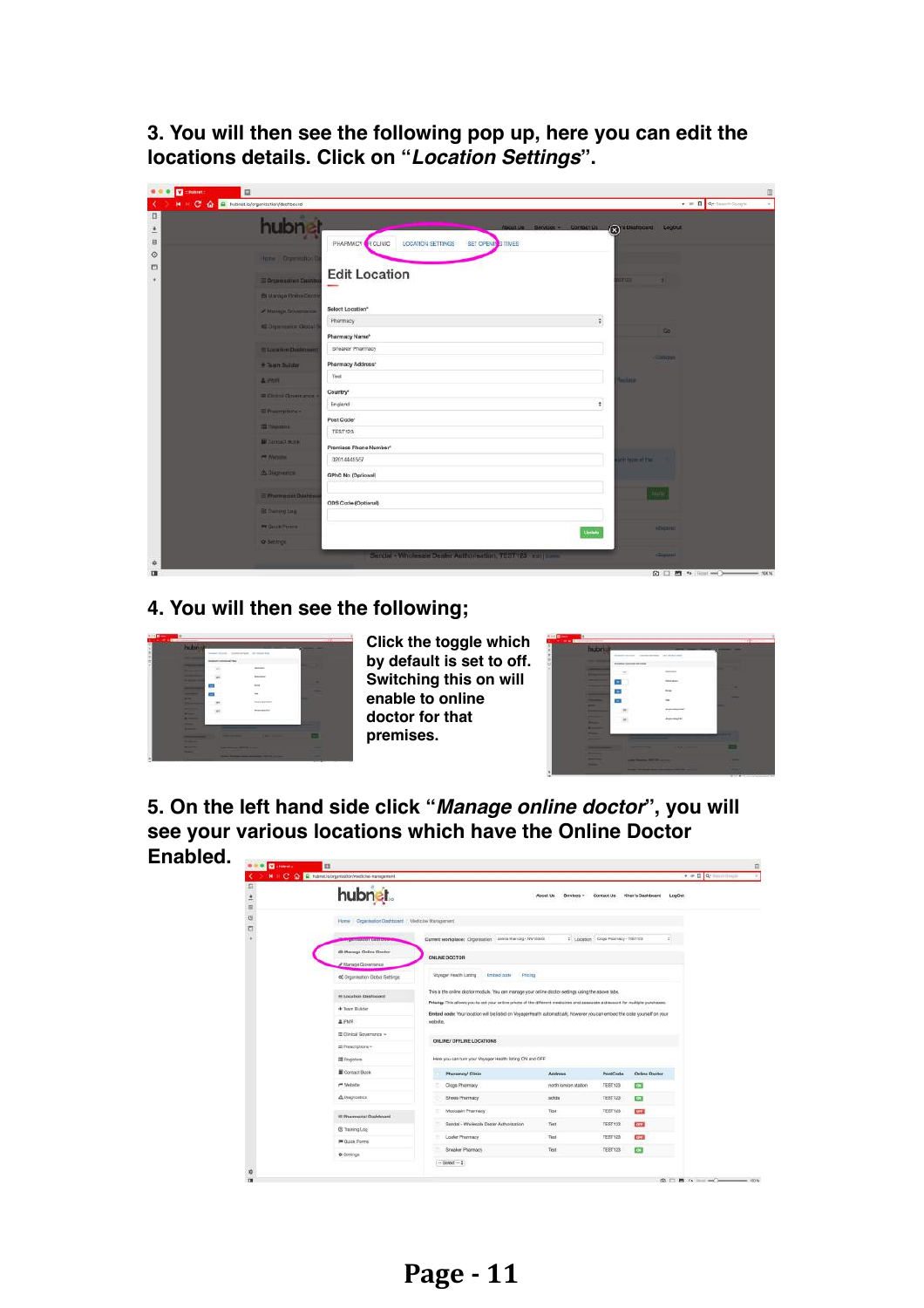**6. Click "***Embed code***" to see the code which you can implement in your website.**

|                                                     | hubnet.                         | Khan's Dashboard<br>LogOut<br><b>About Us</b><br>Services -<br>Contact Us                                             |
|-----------------------------------------------------|---------------------------------|-----------------------------------------------------------------------------------------------------------------------|
| Home / Organisation Destroyed / Medicine Management |                                 |                                                                                                                       |
|                                                     | E Organisation Dashboard        | 4 Location Cogs Pharmacy - TEST123<br>Current workplace: Organisation 201114 Plan org - NW103ED                       |
|                                                     | <b>(S) Manage Online Doctor</b> | ONLINE DOCTOR                                                                                                         |
|                                                     | / Manage Governance             |                                                                                                                       |
|                                                     | of Organisation Global Settings | Voyager Health Listing<br>Embed code<br>Pricing                                                                       |
|                                                     | E Location Dashboard            | Your location will be listed on VoyagerHealth automatically, however you can embed the code yourself on your website. |
|                                                     | + Team Builder                  | 0<br><script type="text/javascript"></script>                                                                         |

**7. The last option on this page is "***Pricing***" you can click on this tab to enable you to change the pricing of your products listed on the online doctor.**

| K C O B hubnet in/organization/medicine-management  | $\mathbf{v} \cdot \mathbf{v} = \mathbf{0} \cdot \mathbf{0}$ the form decoder                                          |
|-----------------------------------------------------|-----------------------------------------------------------------------------------------------------------------------|
| hubnet.                                             | Contact Us<br>Khan's Dashboard<br>LogOut<br><b>About Us</b><br>Services -                                             |
| Home / Organisation Destroyed / Medicine Management |                                                                                                                       |
| E Organisation Dashboard                            | # Location Cogs Pharmacy - TEST123<br>Current workplace: Organisation  Jakria khas org - MV103ED                      |
| (O Manage Online Doctor                             | ONLINE DOCTOR                                                                                                         |
| / Manage Governance                                 |                                                                                                                       |
| of Organisation Global Settings                     | Voyager Health Listing<br>Embed code<br>Pricing                                                                       |
| E Location Deshboard                                | This allows you to set your online prices of the different medicines and associate a discount for multiple purchases. |
| + Team Builder                                      | <b>Acid Reflux</b><br>$\sim$                                                                                          |
| & PMR                                               | <b>Asthma</b><br>$\sim$                                                                                               |
| E Clinical Governance -                             | Weight Loss<br>$\sim$                                                                                                 |
| E Prescriptions +                                   | <b>Migraine Treatment</b>                                                                                             |
| 图 Registers                                         | $\sim$                                                                                                                |
| Contact Book                                        | Sexual Health<br>$\sim$                                                                                               |
| - Website                                           | Flu<br>$\sim$                                                                                                         |
| A Diagnostics                                       | <b>Stop Smoking</b><br>$\sim$                                                                                         |
| E Pharmocist Dashboard                              | <b>Hay Fever</b><br>×                                                                                                 |
| C Training Log                                      | <b>Travel Clinic Consultation</b><br>$\omega$                                                                         |
| <b>P Quick Forms</b>                                | Anti-Malaria<br>$\omega$                                                                                              |
| O Settings                                          | Period Delay<br>×.                                                                                                    |